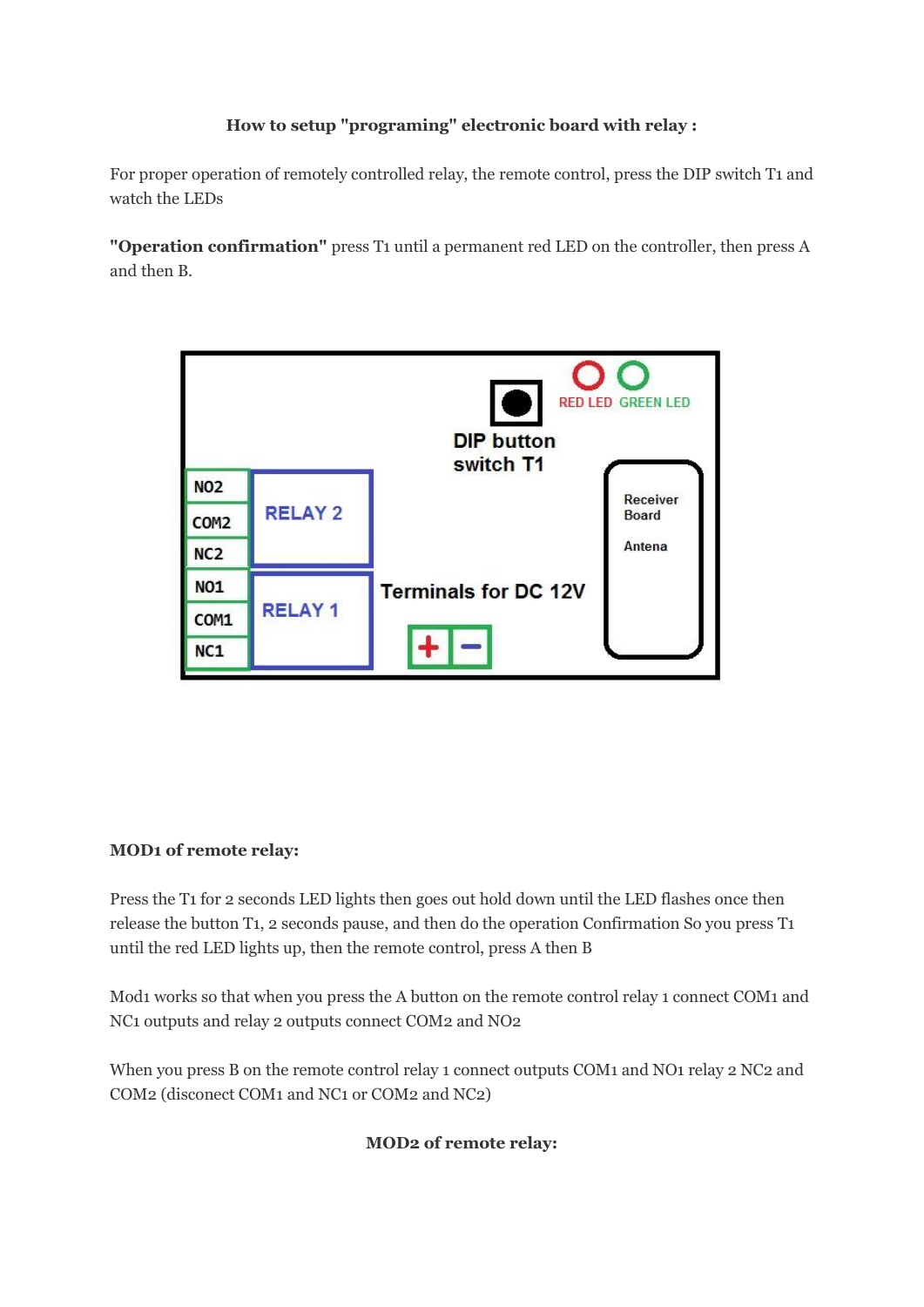Press the T1 2 seconds LED lights then go off hold button LED will blink once then twice, release the button T1, 2 seconds pause, and then do the operation Confirmation So you press T1 until the red LED will light up on the remote control then press A then B

Mod2 works so that each relay has its control button relay 1 has a button A, Relay 2 has button B.

Press A to select the output to be connect terminals for example relay 1 NO1 COM1 and press the button again disconect the COM1 and NC1 (COM1 and NO1 recovers) Relay2 same job for B button on the remote control.

#### **MOD3 of remote relay:**

Hold button T1 2 seconds LED lights then goes out hold down the button LED will blink once then twice and finally three times, then the T1 release, two seconds pause, and then do the operation Confirmation So you press T1 until the red LED lights up, then the remote control, press A then B

Mod3 operates the A button for Relay 2 can output can Relay2 COM2 and NO2, while unfasten output and COM2 NC2 .In solid state are conects outputs and COM2 NC2. Output COM2 NO2 and remains conect only for pressing the A. For relay 1 is designed for the remote control button B.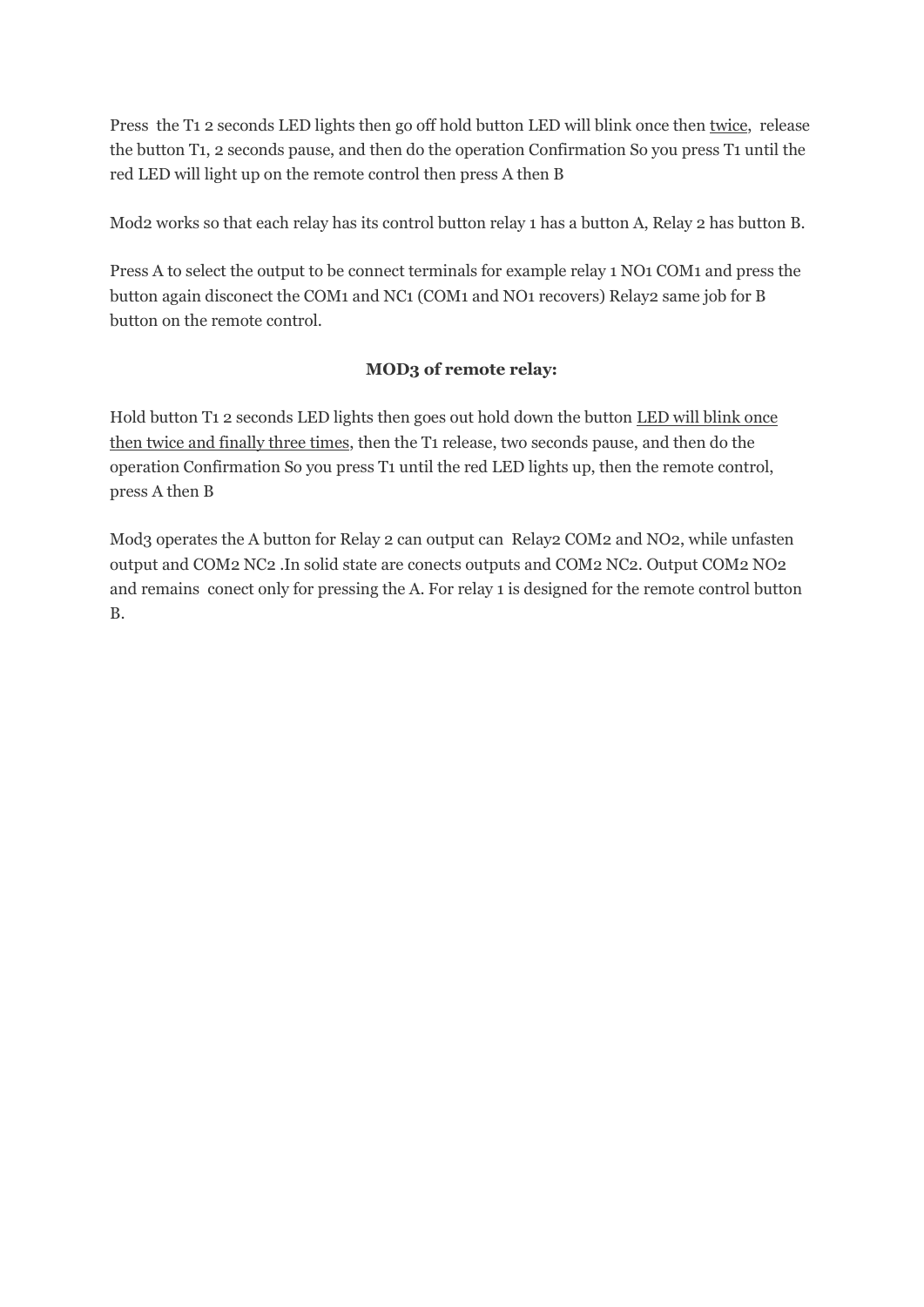

# **Quick english manual:**

Two modes:

Inching: press&hold one button, the reply turns on, release the button, the reply turns off. Self-lock: press the one button, the reply turns on, press the button again, the reply turns off.

Steps:

Clear:

Press&hold the program button on the receiver, the red light will turn on and stay on for about 5 seconds.

Choose the mode: inching:release the button after the light flashes three times.